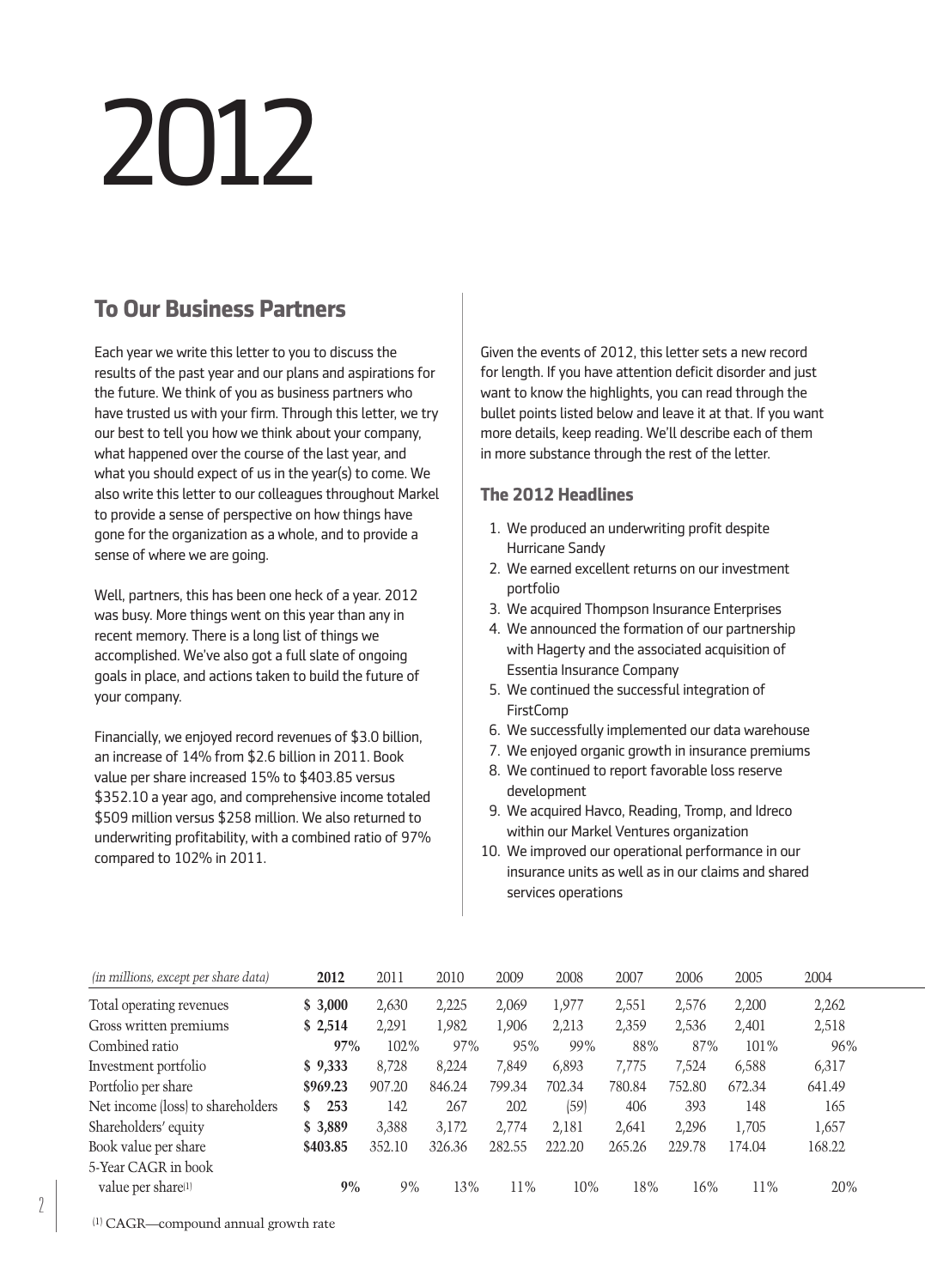…and…as the year was winding down…, we announced the acquisition of Alterra. This is a major transaction which adds substantial heft and market presence to Markel Corporation and is accretive to the book value, premium, and investment balances behind each share.

This is a *full* list. The people of this organization ran at a full sprint throughout 2012 to accomplish these items, and they are all hard at work to assure progress on these and other initiatives for 2013. The signers of this letter would like to personally thank all of those involved in the events of 2012. None of them were easy, and all of them will act in concert to make Markel Corporation a stronger, more vibrant, and more profitable company in the years to come. We thank all of you for your efforts.

Now, here are some details behind each of the bullet points.

#### **1. We produced an underwriting profit despite Hurricane Sandy**

We've produced outstanding results for our shareholders over time and the core, fundamental, building block in doing so begins with earning an underwriting profit. 2012 was a year in which we started with this building block in place, as we achieved a profitable combined ratio of 97%, which includes five points of underwriting loss from Hurricane Sandy, compared to the unprofitable 102% in 2011.

It is *always* the goal at Markel to produce an underwriting profit. We did so in 2012, and we've done so in eight out of the last 10 years, and 14 of the last 20. Producing an underwriting profit is one of those things that is easy to say and hard to do. It requires an immense effort with many moving parts to accomplish this, and we're proud of this record. The years without

underwriting profits occurred during major headline catastrophes such as the World Trade Center attack, Hurricane Katrina and sometimes, as anticipated, in the wake of major acquisitions which required changing the underwriting culture at acquired firms.

The good news is that each of those events, while painful, taught us something, and we learned to be better at managing risks and running your company. Each of these "learnings" caused us to reexamine our processes and assumptions and to improve them going forward. Each challenge caused us as individuals, and as teams, to figure out how to improve and find new ways to succeed.

The fact that we earned an underwriting profit this year despite Hurricane Sandy speaks to how we've learned and improved our underwriting process. The losses from Sandy were within our risk tolerances. We served our policyholders by providing insurance coverage, and we earned a profit while doing so. That is a "win-win" situation for all involved.

The cumulative effect of this learning process continues to produce wonderful results for Markel shareholders. Over the last 10 years, book value per share increased at a rate of 13%, and for the last 20 years that rate has been 16%. By contrast, the S&P 500 rose 7% and 8% respectively over those time periods.

Recently, a head coach made a seemingly counterintuitive statement before a game when he said, "I think that the team that makes the most mistakes will win." That sounded like an unusual statement, but he went on to say that his team needed to be aggressive, and be willing to make mistakes, to produce a victory. An unhealthy fear of mistakes can lead to being too passive or fearful. That leads to stiffness and subpar

|        |        |        |        |        |        |        |        |        |        |        |       | 20-Year             |
|--------|--------|--------|--------|--------|--------|--------|--------|--------|--------|--------|-------|---------------------|
| 2003   | 2002   | 2001   | 2000   | 1999   | 1998   | 1997   | 1996   | 1995   | 1994   | 1993   | 1992  | CAGR <sup>(1)</sup> |
| 2,092  | 1,770  | 1,397  | 1,094  | 524    | 426    | 419    | 367    | 344    | 280    | 235    | 206   | 14%                 |
| 2,572  | 2,218  | 1,774  | 1,132  | 595    | 437    | 423    | 414    | 402    | 349    | 313    | 304   | 11%                 |
| 99%    | 103%   | 124%   | 114%   | 101%   | 98%    | 99%    | 100%   | 99%    | 97%    | 97%    | 97%   |                     |
| 5,350  | 4,314  | 3,591  | 3,136  | 1,625  | 1,483  | 1,410  | 1,142  | 927    | 622    | 609    | 457   | 16%                 |
| 543.31 | 438.79 | 365.70 | 427.79 | 290.69 | 268.49 | 257.51 | 209.20 | 170.95 | 115.45 | 112.55 | 84.64 | 13%                 |
| 123    | 75     | (126)  | (28)   | 41     | 57     | 50     | 47     | 34     | 19     | 24     | 26    | 12%                 |
| 1,382  | 1,159  | 1,085  | 752    | 383    | 425    | 357    | 268    | 213    | 139    | 151    | 109   | 20%                 |
| 140.38 | 117.89 | 110.50 | 102.63 | 68.59  | 77.02  | 65.18  | 49.16  | 39.37  | 25.71  | 27.83  | 20.24 | 16%                 |
|        |        |        |        |        |        |        |        |        |        |        |       |                     |
| 13%    | 13%    | 18%    | 21%    | 22%    | 23%    | 26%    | 26%    | 31%    | 17%    | 25%    | 34%   |                     |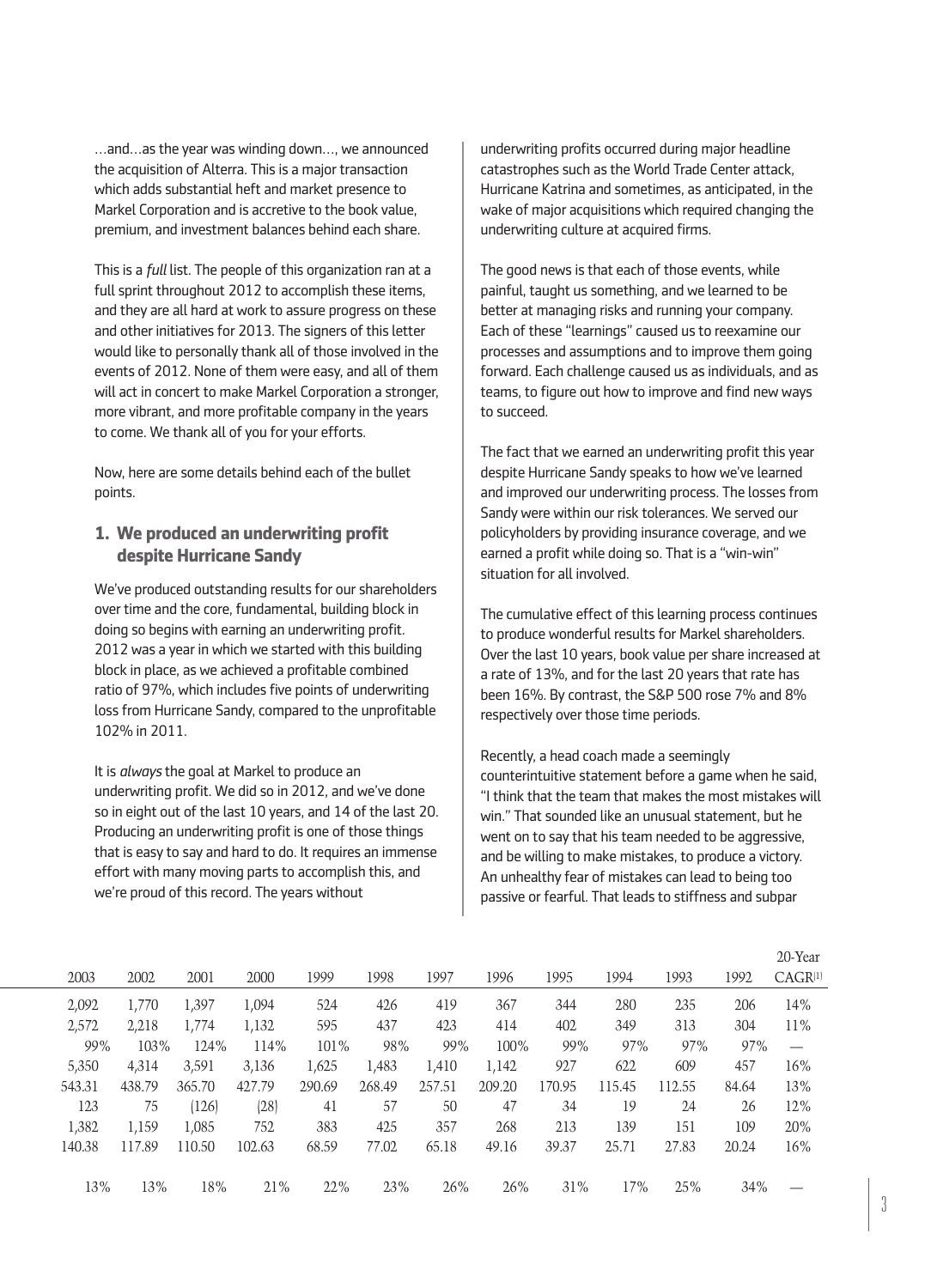results. It is important to be willing to act positively, and accept reasonable mistakes, so that the organization can learn, and grow, and deal with a rapidly changing world.

We do that at Markel, and we think that this willingness to take personal responsibility, admit errors, learn, and move forward is a unique competitive advantage for the company.

*The first key to our consistency in earning underwriting profits is our discipline and our unwavering commitment to this standard.* We are all long-term partners in Markel, and we don't willingly accept any underwriting proposition which we think carries the likelihood of an underwriting loss. While we may not get this right all of the time, we start out with the advantage of a clear sense of purpose. No underwriter in Markel receives incentive compensation unless his or her book of business produces an underwriting profit. Furthermore, that is not just a one year assessment, but a multi-year view. Long-term risks require long-term measurement, and we reward our talented underwriters only when we have reasonable certainty that their books of business are indeed profitable over time. We are confident that our new Alterra colleagues, as well as the existing Markel underwriting team, will enjoy professional and personal achievement by being part of a long-term winning organization. We find that the best underwriters welcome and enjoy this approach since it yields the best professional outcomes possible for them. Underwriters at Markel are not asked to subsidize weaker performers. A great underwriter will do better at Markel than at other organizations that do not have such a firm commitment to underwriting profitability.

We welcome our new colleagues from Alterra, and we are confident that they will find that the long-term focus, and rational nature, of Markel will be the best possible environment for them to realize their professional potential.

#### **2. We earned excellent returns on our investment portfolio**

During 2012, we earned a total return of 9% on our investment portfolio. Our equity returns were 20% and our fixed income returns were 5%. We are very happy with these results, and we hope that you are as well.

The 2012 equity returns of 20% added to a long string of excellent results. Over the last 10 years, we've earned  $^{\text{4}}$   $\,$   $^{\text{4}}$   $\,$  a total equity return of 9% versus the S&P 500 index

returns of 7% and for the last 20 years we earned 10% versus the index return of 8%.

Over the years, we've never made decisions based on our forecasts of what was ahead for the economy, governmental policies, tax rates, currency values, interest rates, technological changes or other incredibly important but fundamentally unknowable future developments.

Instead, we've simply looked at individual companies, one at a time, and asked ourselves a few questions. By considering four basic types of questions about individual companies and securities we try to develop enough confidence to make a decision.

Our first question is, "Is this a profitable business with good returns on capital without using too much debt?" Second, we ask ourselves, "Is the management team equally and sufficiently talented and honest?" Third, we ask, "What are the reinvestment dynamics of the business and how do they manage capital?" and finally we ask, "What is the valuation and what do we have to pay to acquire ownership in the business?"

While these are four simple questions, the process of thinking deeply about them tends to produce robust results over time as demonstrated by our long-term record. Those questions also tend to encompass consideration of some of the macroeconomic factors that tend to cause so much worry and anxiety for so many investors.

Consider the first question of profitability and returns on capital. The best and most durable businesses in the world are ones that serve their customers well. Profitability is a marker that says a business is serving its customers with products that they need and want and that they are efficient and skilled enough in doing so that there is a measure of profit left over after all is said and done.

If a business is not making an appropriate profit it means that either they are doing something that the customers don't particularly care about, or that they are not good enough at the task to accomplish it in a cost effective manner. Neither one of those outcomes is good. As such, just thinking about the long-term profitability and return on capital record of a business gives us a wonderful insight into whether the company is indeed serving its customers in a fruitful way.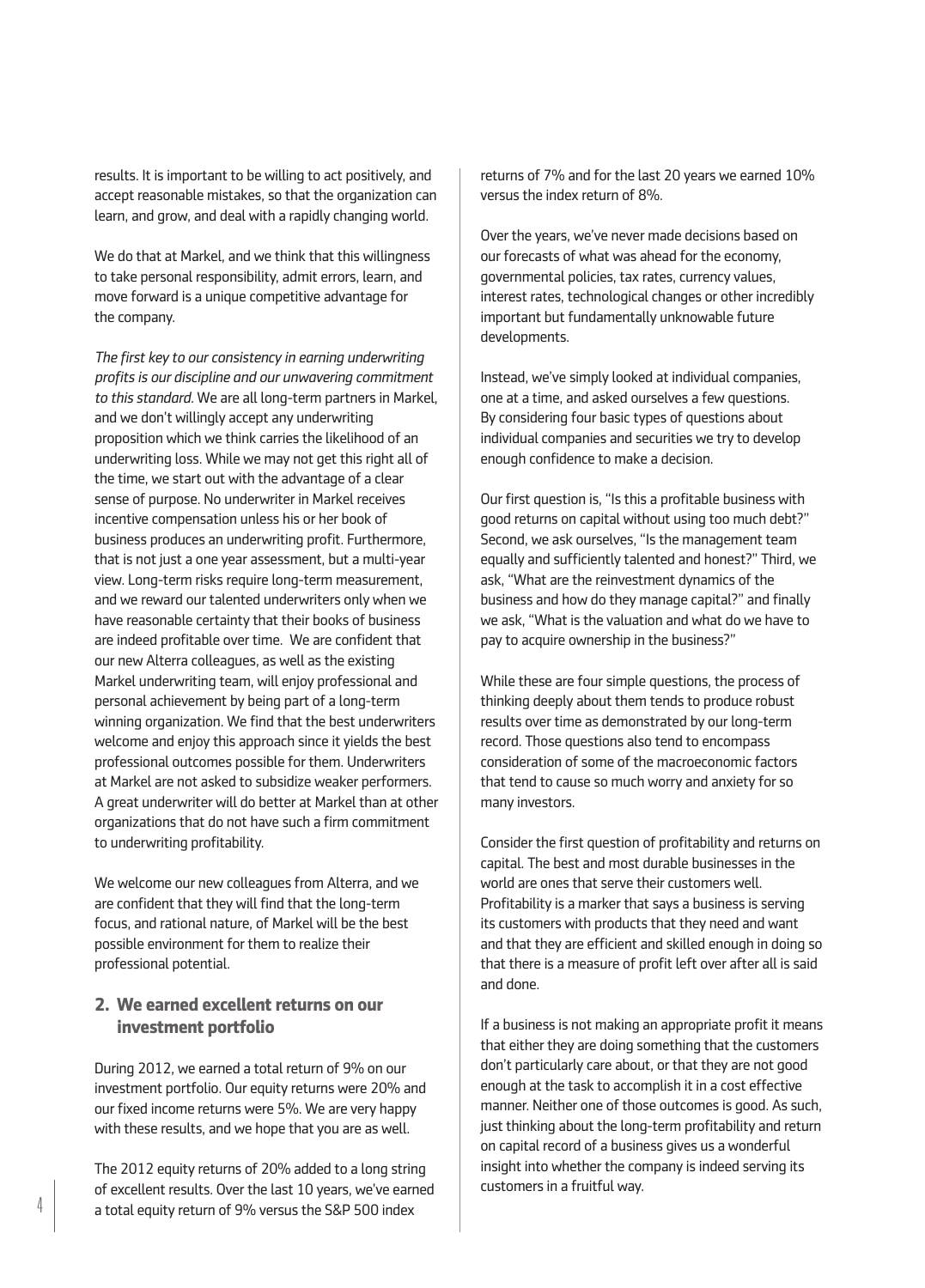The best marker to describe a successful long-term company is a long-term record of profitability and good returns on capital, and that is the first thing we look for in seeking equity investments in either our public or private equity investments.

Second, we think about the talent and integrity of the managers running the business. If a manager has integrity but is short of talent, that manager may be a very nice person and a pleasant friend or neighbor. However, in the context of business, they can't get the job done and that will not produce a good economic outcome. Similarly, if someone is talented but has an integrity problem, they might do something profitable in the short run but it will fall apart in the fullness of time.

We look for these same attributes in all of our colleagues inside Markel, in the managers of the companies in our public security portfolios, and the managers of the companies we've acquired in our Markel Ventures operations.

Third, we think about the reinvestment dynamics of a business. A wonderful business can take the profits it earns and reinvest them at similar or better returns over time and compound value. Organic growth companies like this are rare and hard to find and none of them last forever. In this world, perfection is not attainable, but we try to snuggle up as close to it as we can whenever we can find it.

The second best business in the world is one that makes very good returns on capital but cannot fully reinvest the profits at similar rates. Those businesses are fine as long as the management team accepts the reality and allocates capital to other uses. In our public equity holdings we own several fine businesses which meet this definition and pay meaningful dividends, repurchase shares, or make good acquisitions. Also, within our Markel Ventures operations, several of our companies match this profile.

When we own a controlling interest in a company like this we can make the capital allocation decisions and do so in a very tax-efficient manner. While we pay full taxes at any entity when they make money, we can subsequently re-allocate the earnings from any area of Markel to any other, all around the world. By contrast, when we earn passive income through the receipt of dividends on our public equity portfolio, the paying companies paid taxes on their earnings and we pay a tax interests of Markel Ventures operations, we are able to eliminate this tax drag and increase the value of Markel with less friction than would otherwise be the case.

Fourth, we think about the valuation we must pay to buy a company with the three lovely attributes we described earlier. We've learned over the years, as Charlie Munger from Berkshire Hathaway noted, that, "it is better to pay a fair price for a great business than a great price for a fair business." Great businesses compound their value over time while fair businesses wallow in mediocrity. As long as we find great businesses at reasonable prices, we'll allocate your capital to owning them to the fullest extent possible. When great businesses sell for irrationally high prices, and sometimes they do, we'll build cash, continue to look elsewhere, and continue our search for long-term compounding machines that are otherwise known as common stocks of great businesses.

Finally, we are pursuing unusual tactics in our investment strategy in the current environment. We believe that interest rates are fundamentally *too low*. We expect that will change within the next few years and we want to be prepared for the time when it does.

As such, we are letting our fixed income holdings mature and come closer and closer to turning into cash and cash equivalents. The investment yield from this is literally almost nothing so it is painful to be building cash. However, the investment yield of investing longer-term in fixed income is not much more. Just as an insurance underwriter needs to make a good risk/reward decision about whether to accept a risk or not, we must do the same thing in our investment decisions. We've concluded that we are not being paid adequately to assume the risk of owning longer-term fixed income securities so we are letting our cash balances build up.

We look forward to deploying this cash into longer-term and higher yielding investments when the opportunities inevitably present themselves. Meanwhile, we will wait.

on the dividends received. By building the controlled  $\frac{1}{3}$  growing cash balances create a "coiled spring" that we  $\frac{5}{3}$ At the same time, we continue to own a portfolio of equity interests, both passively through our public equity holdings and actively through our build out of the Markel Ventures operation. We believe that our companies represented by these holdings meet the four question test we discussed earlier and will prove to be durable and profitable businesses into the future. With the Alterra acquisition the size of our portfolio will increase dramatically. The addition of this portfolio and the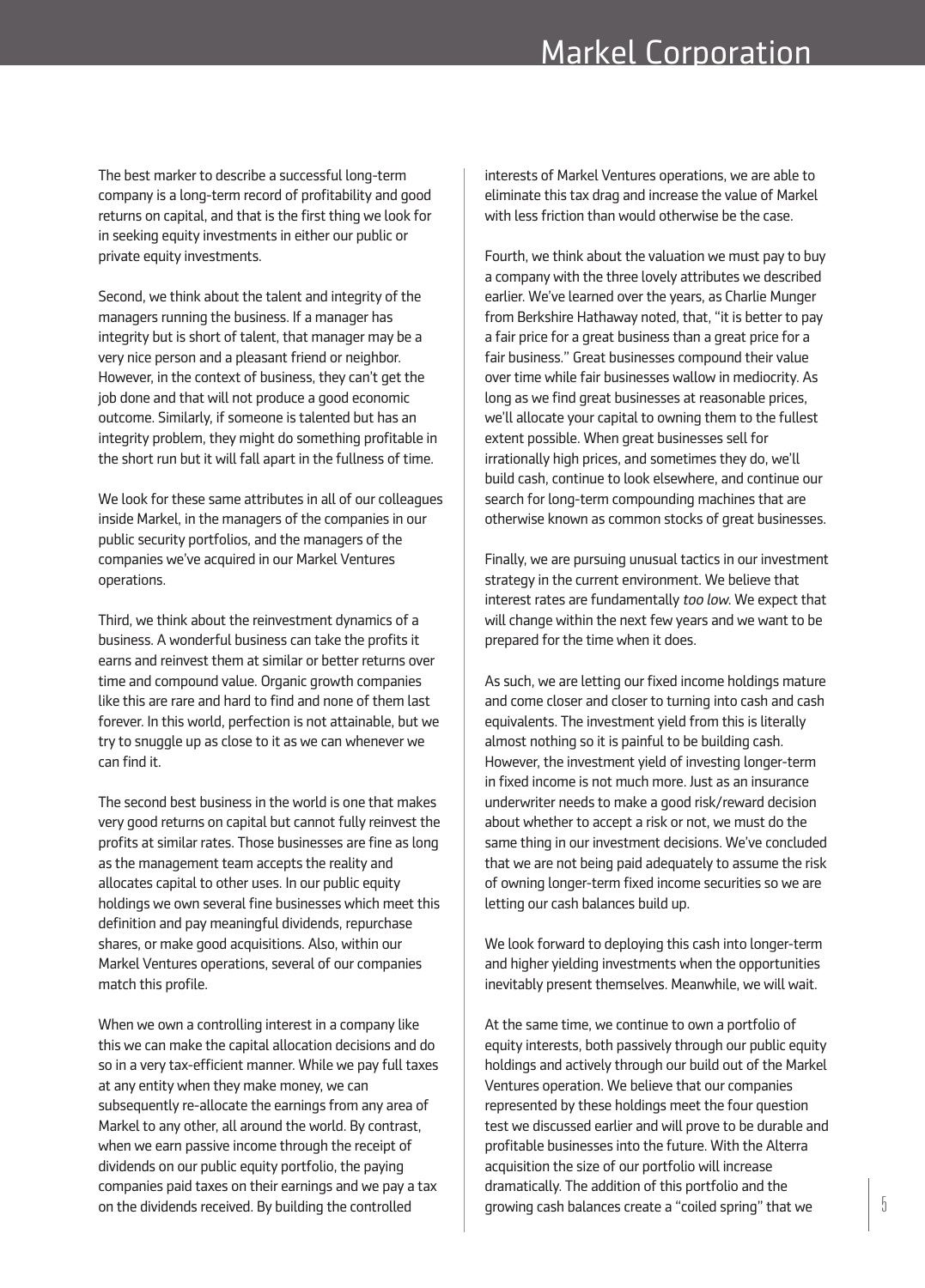are looking to deploy and uncoil when opportunities present themselves.

The fantastic news is that the opportunity costs from taking this approach are as low right now as they have ever been given the low level of interest rates. As we see the "whites of their eyes" in investment markets we have more ammo to expend than ever before. This is a tough concept to quantify but it represents one of the most dramatic capital allocation and value opportunities that has ever existed at Markel.

Over time, we've compiled a record that should give you some confidence we will act rationally and produce good results for you as shareholders. Stay tuned for further developments…

#### **3. We acquired Thompson Insurance Enterprises**

In January of 2012 we completed the previously announced acquisition of Thomco. Thomco administered approximately 20 insurance programs in fields such as medical transportation, senior living, childcare, fitness clubs, pest control, inflatable rentals, and other specialty insurance lines. We're bouncing up and down with joy with the progress and benefits from this acquisition so far.

Greg Thompson and Bob Heaphey of Thomco have already broadened their roles during 2012. Greg assumed the role of President of Markel Specialty, and Bob became the Managing Executive of Thomco.

Thomco is a classic example of how we've added value to Markel shareholders over the years and created wonderful opportunities for the Thomco associates in the process. Thomco controlled approximately \$170 million in insurance premiums and collected commission income in return.

As part of Markel, we've begun to underwrite this insurance through various Markel insurance company entities. We will benefit from Thomco's intellectual capital as we earn the associated underwriting profits from the business. We will also build investment assets from the associated insurance reserves.

Additionally, just as has been the case in our other acquisitions, the people of Thomco now have a permanent home with permanent capital to run their

business. They also now enjoy broader cross selling and career opportunities than before.

## **4. We announced the formation of our partnership with Hagerty and the associated acquisition of Essentia Insurance Company**

Hagerty is the premier insurance agency serving the classic collector car and boat market. Essentia Insurance Company underwrites insurance exclusively for the Hagerty customer base. We finalized the terms of our partnership with Hagerty during 2012 and we closed on the acquisition of Essentia in January 2013. We are now accepting the underwriting risks produced by the Hagerty organization.

McKeel Hagerty leads the second generation of the Hagerty firm. This partnership between Hagerty and Markel is yet another example of the value of the long-term nature of Markel and our well known consistent focus on building durable businesses that produce excellent results over long periods of time.

The Hagerty family chose Markel after extensive due diligence on their part to assure themselves that we would be quality partners in their business which they built over decades. The cognoscenti of the collecting world know and trust the Hagerty organization to meet their specialized needs in the world of collectible autos and boats. Hagerty believed that Markel would be the best possible partner to help them ensure that heritage continues into the future.

We are excited about the formation of this partnership and we look forward to reporting on its progress in the years to come.

#### **5. We continued the successful integration of FirstComp**

We acquired FirstComp in October of 2010. It is our operating unit which provides workers compensation insurance with a focus on smaller businesses. From the beginning, we were impressed with their customer service orientation, risk selection methodology, marketing skills, and use of technology.

Our initial plan at FirstComp was to provide their sales force with access to other Markel products which they could then sell through their extensive agency network.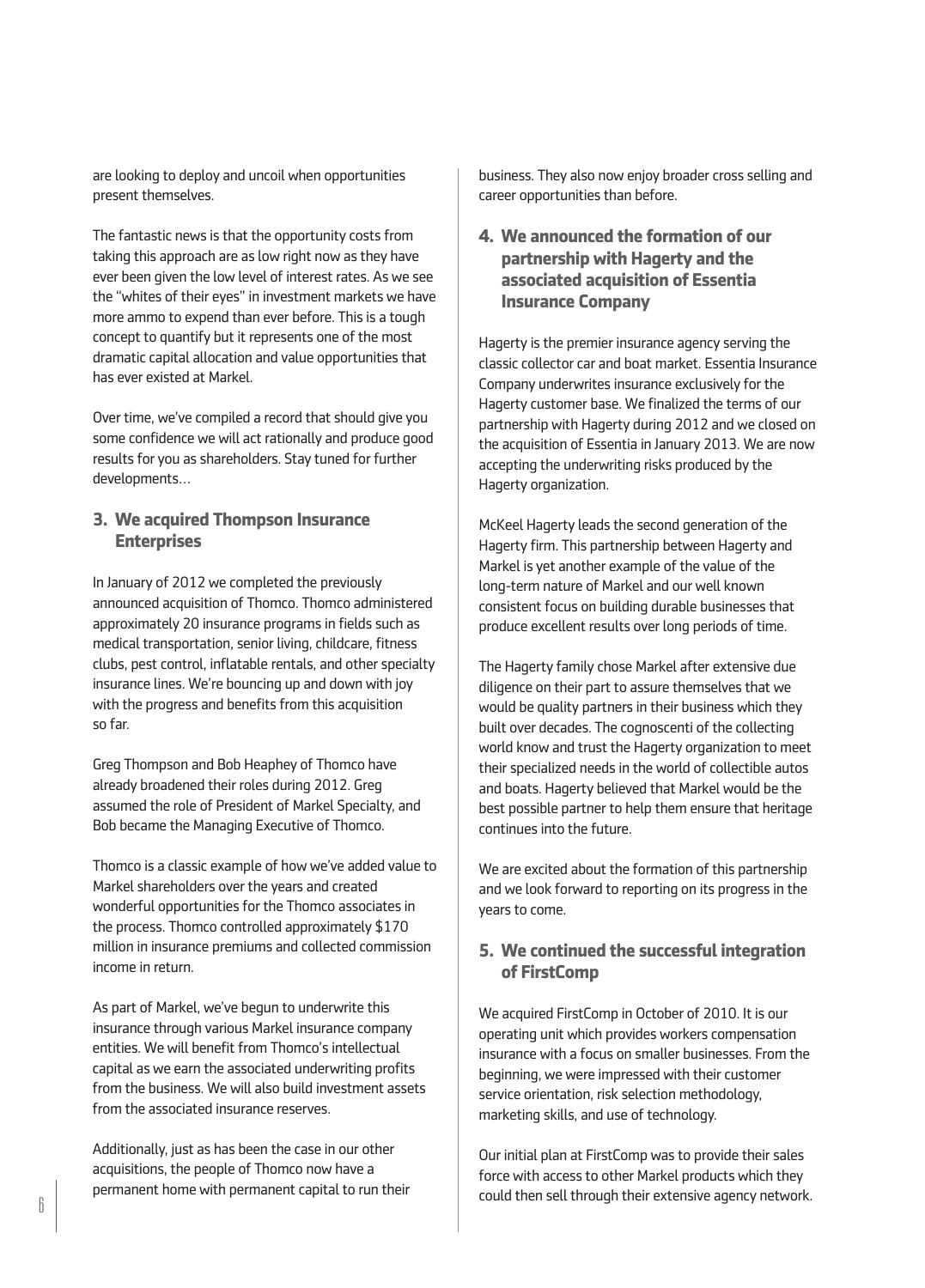Additionally, we hoped to benefit from their technological sophistication and improve our speed and efficiency throughout the rest of Markel. We expected an initial period of underwriting losses at FirstComp as we strengthened their reserves towards the levels we traditionally prefer at Markel and as we bore the expenses of integration.

We're happy to report that process has gone well. FirstComp is a key contributor to increased gross written premiums in 2012 and we believe that the business being written today is being priced to ultimately earn an underwriting profit. The marketing and technology expertise embedded in that organization is now working on behalf of the entire Markel organization and we are just beginning to leverage the cross sell potential of over 14,000 retail producers among FirstComp, Thomco and Markel.

#### **6. We successfully implemented our data warehouse**

#### *This is a major development.*

The combination of the pace of technological change, the complexity of our business, and our history of acquisitions with multiple legacy systems made the task of building a data warehouse challenging and this accomplishment marks a significant success.

During the second quarter of 2012, we went 'live' with our Wholesale data warehouse. This was the culmination of a multi-year effort to consolidate all of our Wholesale data into one reporting environment.

The warehouse has improved our ability to leverage our data in a number of ways. First, it has improved our reserving and pricing analyses, allowing us to more quickly assess the profitability of our books of business. It has also dramatically improved our reporting capabilities, making it easier to provide decision-makers with the information they need to manage their business. The warehouse also provides a platform for improved analytics, allowing us to drill down into our data and more easily determine the profit/loss drivers.

Finally, the warehouse provides a platform from which we can expand these capabilities into other areas of the business.

## **7. We enjoyed organic growth in insurance premiums**

We enjoyed, and we do mean enjoyed, growth in insurance premiums in 2012. In 2012, gross written premiums totaled \$2.5 billion, up 10% from \$2.3 billion in 2011. Excluding premiums attributable to acquisitions, gross written premiums increased 6% in 2012.

We believe the growth in our premium volume largely stems from our efforts to improve our internal operations and our ability to serve our clients more efficiently. We've also enhanced and refreshed our products to provide greater value to our customers.

We've substantially increased our marketing efforts to reflect the breadth and depth of what we can offer to the marketplace and we've worked to increase the awareness of the Markel brand worldwide.

Organic growth was also driven by modest price increases during the year. While we still believe that the general level of insurance prices should be higher given the low level of interest rates and recurring investment income, we are pleased to see prices moving up rather than down. The underwriters throughout Markel have done a great job of exercising underwriting discipline and achieving pricing improvements.

## **8. We continued to reportfavorable loss reserve development**

In 2012 we reported favorable reserve development of \$399 million. In every report you'll ever see from Markel, which dates from the initial public offering in 1986, you'll see the statement that our policy is to establish insurance reserves at a level which is "more likely to be redundant than deficient." This is a key underlying value of Markel which goes much deeper than just the surface fact of positive reserve development.

The policy creates a virtuous cycle that is a relatively unique and a significant advantage for Markel compared to the insurance industry in general. First, it fosters a culture of conservatism and discipline which acknowledges reality rather than denying it. When you are making decisions it is always helpful (but often not fun or pleasant) to be dealing with real facts, and accurate data, as compared to what you wish things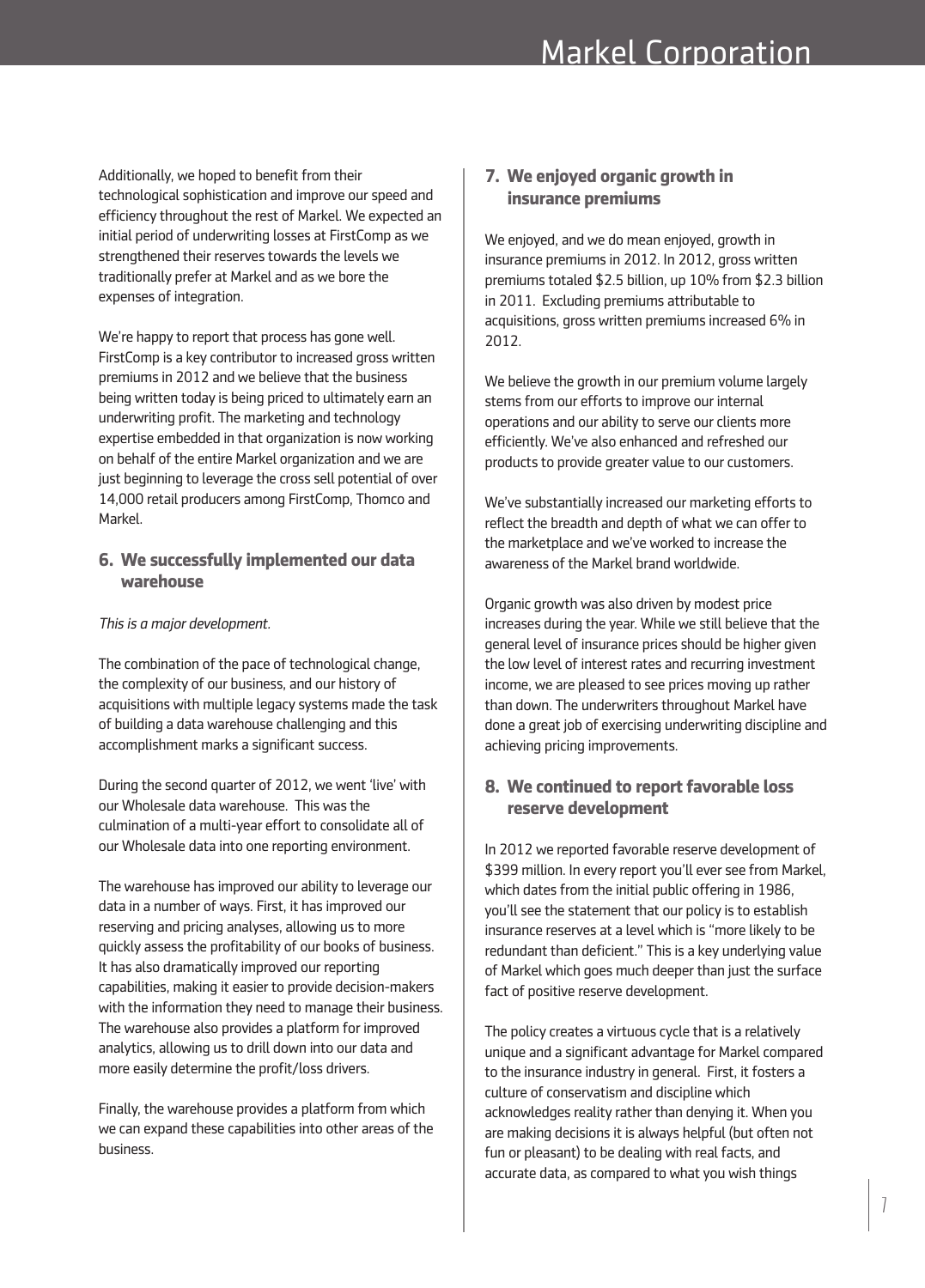were like. In insurance, setting loss reserves involves making predictions about the uncertain future. We know that we will not be precisely right about the exact level of reserves needed. In the face of that reality what we do is to make every effort to err on the side of caution.

Second, conservative reserving practices help our front line underwriters make good decisions when it comes to quoting and pricing current business opportunities. Conservative loss picks help prevent underwriters from making inadvertent mistakes and underpricing new business.

Third, conservative reserving practices help our claims professionals as they seek to fairly and quickly settle losses when unfortunate events occur to our policyholders. No one enjoys having a loss. In the event of a loss, we want to assist our policyholders as quickly and as fairly as possible. By having conservative loss reserves set aside and ready for losses, our claims professionals know that they can do their job for our policyholders to the best of their ability and that senior managers will not wince at the payment of appropriate claims.

Our history indicates that we've accomplished the goal of consistent conservatism in the setting of loss reserves over the years, and 2012 was yet another year of this policy in action.

We've designed our incentive systems and we've spent years getting to know, and test, and trust, the senior leaders of this organization to make sure that your company is in the hands of people with a long-term orientation. If you want to test our resolve and fidelity in keeping this pledge to you, keep checking on our annual reserve development. It is a hallmark of a consistent, conservative, and prudently managed insurance organization.

## **9. We acquired Havco, Reading, Tromp and Idreco within our Markel Ventures organization**

2012 was an exciting year in the ongoing growth and development of our Markel Ventures operations.

Total revenues for the group grew to \$489 million versus \$318 million in 2011 and EBITDA grew to \$60 million versus \$37 million a year ago. For a reconciliation of Markel Ventures EBITDA to net income to shareholders,

see the table on page 108. While many of the Markel Ventures operations are cyclical and dependent on the overall economy, we are optimistic that we will achieve additional growth in bottom line profitability in 2013 and beyond.

Also, just as is the case in our insurance and other investment operations, we will be opportunistic in responding to and walking away from extreme prices. As we enter 2013, we do not expect to add substantial new acquisitions at Markel Ventures. Transaction prices are now moving up rapidly, and we will wait for better opportunities to show up before committing your capital.

Fortunately, we were able to add several businesses at attractive prices during 2012. We added Havco in April 2012, and they are off to a great start. Havco is the leading supplier of wood flooring for the trailer part of a tractor trailer, and we are delighted with their contribution to Markel. At Ellicott Dredge we added Idreco, a Dutch based dredge manufacturer. At ParkLand Ventures we increased the size of our footprint by over 30%. At Diamond Healthcare we opened a major new treatment facility in Williamsburg, Virginia, and at Partner MD we opened new offices and increased the number of physicians practicing with us by over 40%.

We also added Reading and Tromp to our existing AMF Bakery systems operation. These acquisitions continue AMF's process of becoming the preferred supplier of bakery equipment to food companies around the globe. AMF was the first company acquired by Markel Ventures, and we now begin our eighth year of operations together.

While baking is not a rapidly growing industry, in 2013, AMF should produce revenues and earnings that are up more than four fold since we bought the company in 2005. While this multiple expansion includes acquisitions, it also, and more importantly, reflects the advantages we offer to our Markel Venture companies.

Specifically, when we showed up at AMF, we empowered management to take a long-term view, and we reduced debt levels from those previously employed. Our goal was simple - we wanted management to focus on satisfying their customers with the best possible equipment and service levels, and we didn't want to have artificial pressures of near-term debt repayments and an unhealthy focus on short-term results to get in the way of this clear and simple goal.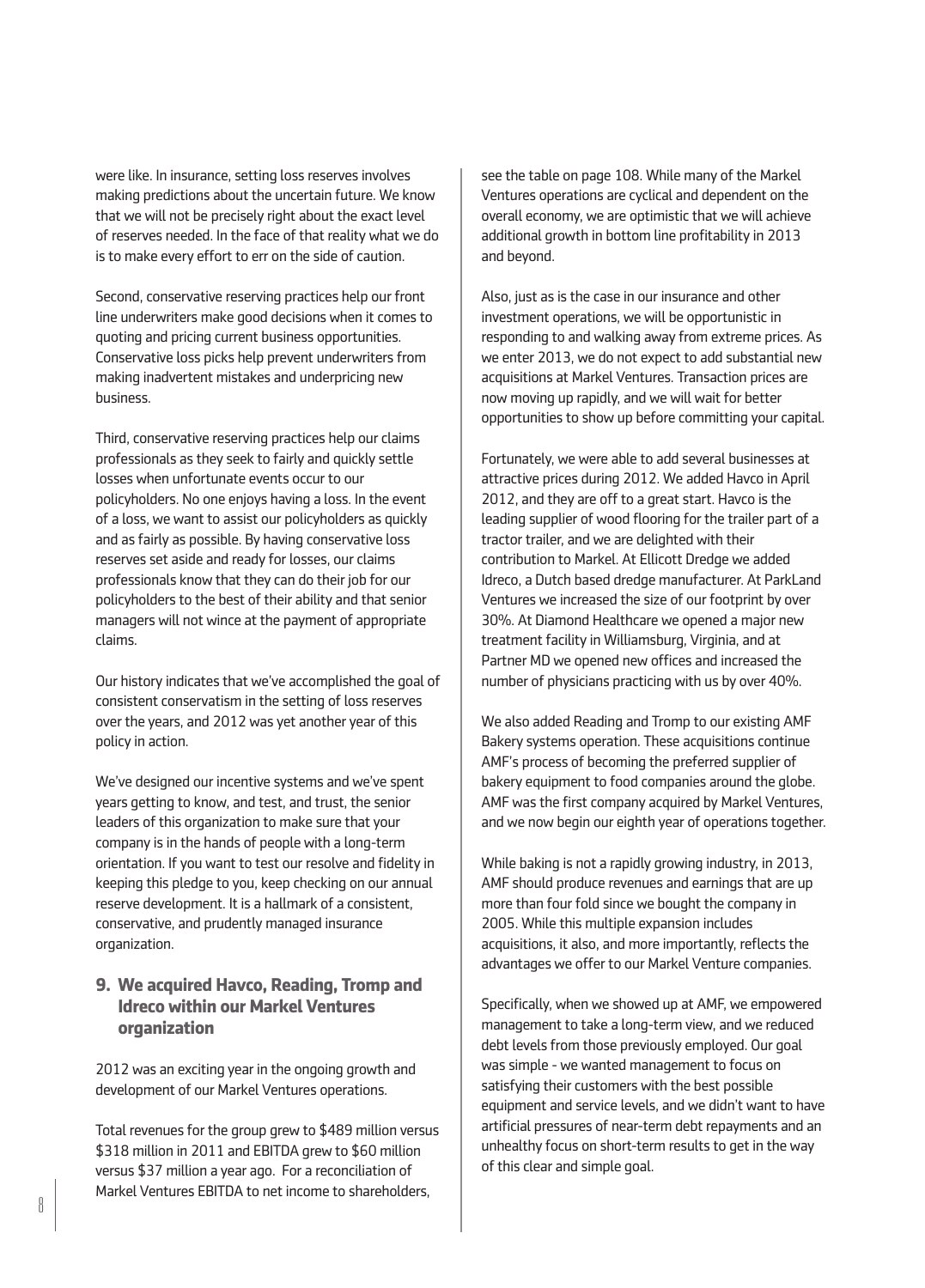Ken Newsome and his team responded magnificently to this charge, and they've been gaining market share and building the company ever since. We think we're just getting started there.

Throughout Markel Ventures, our management teams are working to build the recurring revenue and profitability of their firms and we are delighted with their overall progress.

We also want to express our thanks and our pleasure with the managers who joined us when they sold us their businesses. We have had NO turnover among the senior leaders who've joined Markel Ventures since inception in 2005. We think this speaks volumes about the clarity with which we've communicated our long-term goals and expectations for the businesses we bought, and for the desire of these managers to be able to build great companies unfettered by artificial constraints.

In many cases, these managers don't "need to" work but "want to" work and they do so because they are excited and dedicated to our values, and to the mission of building one of the world's great companies.

This is nothing different than what is true in our insurance operations, The Markel Style, and our multi-generational history of a focus on durable long-term values, pervades the operations at Markel Ventures, and attracts leaders who want to be part of this company to accomplish great things.

We are not for everyone. Being part of Markel requires a commitment to long-term values and a level of teamwork that doesn't suit some personalities. That said, if you want to be in an environment where you can excel, and be recognized and rewarded for doing so, Markel offers a unique opportunity.

With the scale created by the Alterra acquisition, our ability to continue to build Markel Ventures increases. We will be able to pursue larger opportunities, and we will be an attractive buyer to a wider set of potential sellers.

If you, or anyone you know, owns a business where the answers to our four investment questions would be good, and they want to be part of this organization, please give us a call. We are always looking for good partners.

## **10. We improved our operational performance in ourinsurance units as well as in our claims and shared services operations**

Organic growth of 6% in 2012 gross written premiums is an encouraging sign that demonstrates the value of our operational and marketing improvement efforts that have been underway in recent years.

Markel International, under the leadership of William Stovin and his team produced outstanding underwriting results with a combined ratio of 89% and at the same time increased gross written premiums from \$825 million in 2011 to \$888 million in 2012. A lower combined ratio on greater volume is as good as it gets, and we thank and applaud the Markel International team for their results in 2012.

Our Wholesale unit, under the leadership of John Latham and his team, produced a combined ratio for the year of 94% compared to 86% in 2011 with gross written premiums of \$956 million versus \$893 million a year ago. This continues a long-term history of superb performance.

Our Specialty operation, now under the leadership of Greg Thompson and his team, produced a combined ratio for the year of 108% versus 109% in 2011 with gross written premiums of \$670 million versus \$572 million a year ago.

In all of our operations, we've focused on becoming easier to deal with. We've developed web based applications, broadened our product array, and proactively marketed our growing product breadth and depth to the global insurance marketplace.

Additionally, our increasingly effective analytical efforts are enabling us to refine our risk appetite on new business opportunities. We're increasingly able to understand where, and why, we should be raising prices to accept risks, and we're able to also better understand where, and why, we can lower prices, attract additional business, and still earn appropriate returns.

In general, industry prices remain too low and the returns on capital for the insurance industry are mediocre. We're proud of the fact that we've been able to increase the book value per share at good rates despite this headwind through continuing disciplined efforts in insurance, as well as better than average returns from our investing activities, and our growing Markel Ventures group.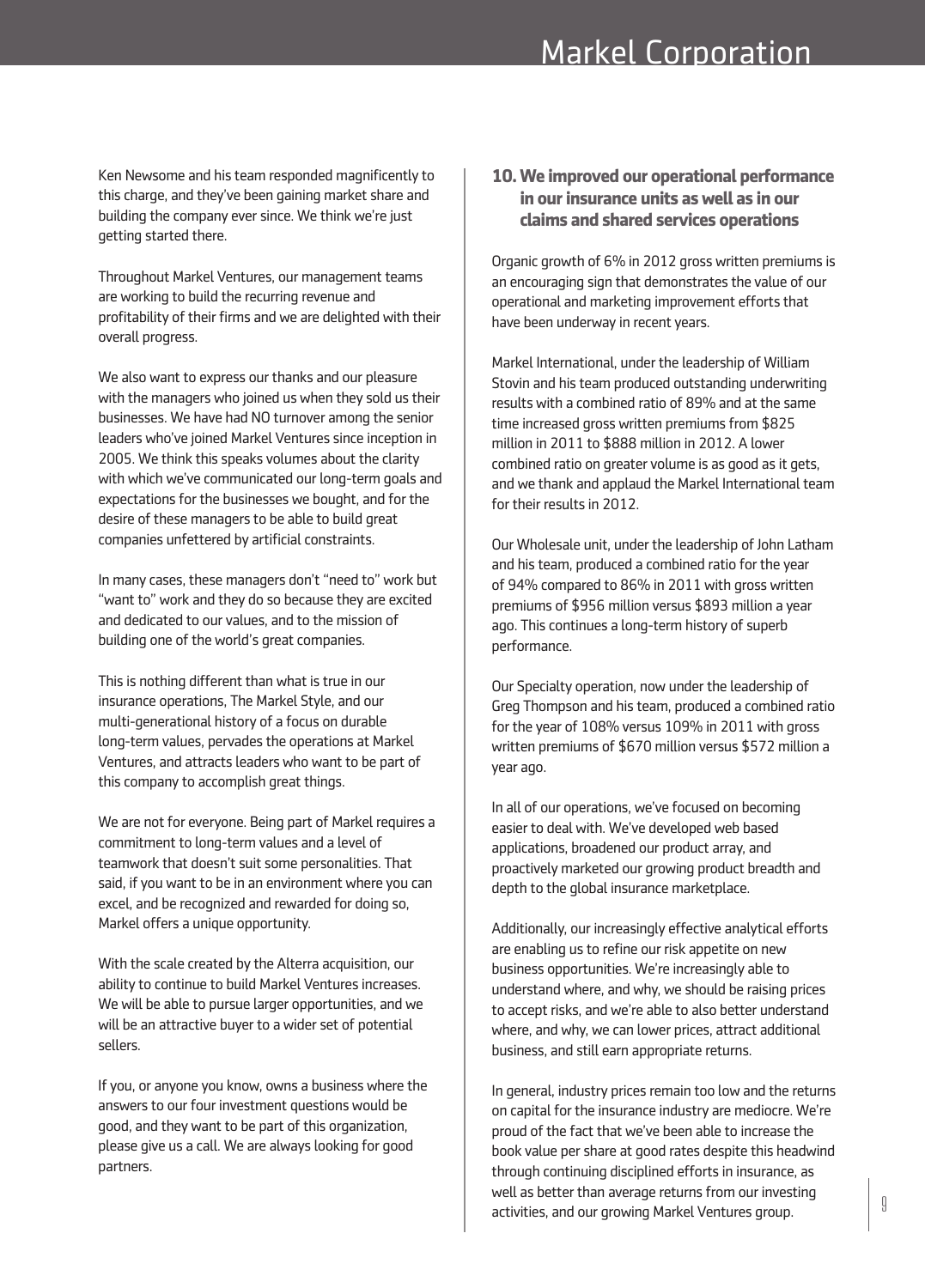We fully expect to be able to continue to earn good returns on your capital from the comprehensive activities of Markel Corporation. Economic activity and demand is increasing and industry capital is not growing at high rates. The lines of supply and demand are heading towards one another in a way that suggests insurance pricing may improve rather than decline.

We'll manage our operations to earn appropriate returns even if the industry doesn't cooperate, but we'll enjoy a season of higher overall insurance prices should that come to pass.

#### **Alterra**

As we noted at the beginning of this report, 2012 was as full and busy a year as any that we can remember. Just before year end, we added to our 2013 and beyond "to do" list by announcing the acquisition of Alterra. Part of what we hope to do in this letter is to welcome the talented professionals of Alterra to the Markel family. We are excited about the new Markel Corporation that comes about as a result of this transaction and we look forward to building on our legacy of excellent financial performance with our existing and new colleagues.

This is a major transaction in the history of Markel and we'd like to discuss our reasons for engaging in this acquisition.

To state something obvious but important, Alterra is a quality insurance operation with a demonstrated track record of excellent underwriting performance. Underwriting profitability and reserve integrity are hallmarks of their organization as demonstrated by their years of consistent underwriting excellence.

Unlike many other insurance entity deals that Markel did in the past, this is not a troubled company with problems to be fixed and a new culture to be installed. Alterra has already demonstrated the ability to produce a consistent record of underwriting profits.

We believe that by joining forces, both the existing Markel organization and that of Alterra will be able to improve performance. We believe that we will both be better off as one company, as opposed to what either one of us could achieve as stand alone entities.

Among the reasons for our optimism about the long-term future of the combined entity is the fact that the new entity is a larger and more important firm in the global insurance world. Immediately, this moves us up the ladder in terms of opportunities that we will see to write business. Agents and producers look for the most efficient way to find coverage for their clients. The size and breadth of the combined entity will make it easier and more efficient for agents and allow us to meet more of our potential clients' needs. We'll see more business, and we'll be able to write more of the business we see.

Further, we'll have a larger balance sheet which will be more attractive to buyers of reinsurance and large global insurance programs. The combined entity will enjoy a higher profile and be a more attractive market for big limit insurance needs. We also will be able to optimize the returns that Markel shareholders should earn by offering our reinsurance and large account underwriters a culture of long-term underwriting profitability. This means that they will be able to write more business when marketplace conditions are favorable and just as importantly, if not more so, reduce writings and walk away from business when the rewards don't justify taking the risks.

We will be a large enough and diverse enough and, more importantly, mentally prepared to walk away from business when it is the right thing to do. This is what we've always done at Markel and this transaction is a force multiplier for the underwriting team at Alterra to improve upon their already solid results.

This mindset of focusing on the long-term discipline of only writing business that carries with it the expectation of an underwriting profit, as well as the reality of a larger and more secure balance sheet, will create a new and expanded set of opportunities for Alterra associates and Markel as a whole. Our new format should make the most of the circumstances.

While we are pleased with the early days of a trend towards improving our expense ratio, this transaction should increase the rate at which we enjoy increased operating efficiency. We will be writing more business with our existing infrastructure, and this should serve to lower our expense ratio in the years to come.

The transaction is immediately accretive to important metrics at Markel such as premiums, investments, and book value per share of Markel. We will recast the Alterra investment portfolio towards that of Markel's historical approach to investments, with our focus on prudent allocations to equities, ownership of controlled businesses, and a hawk like focus on extremely low investment management costs.